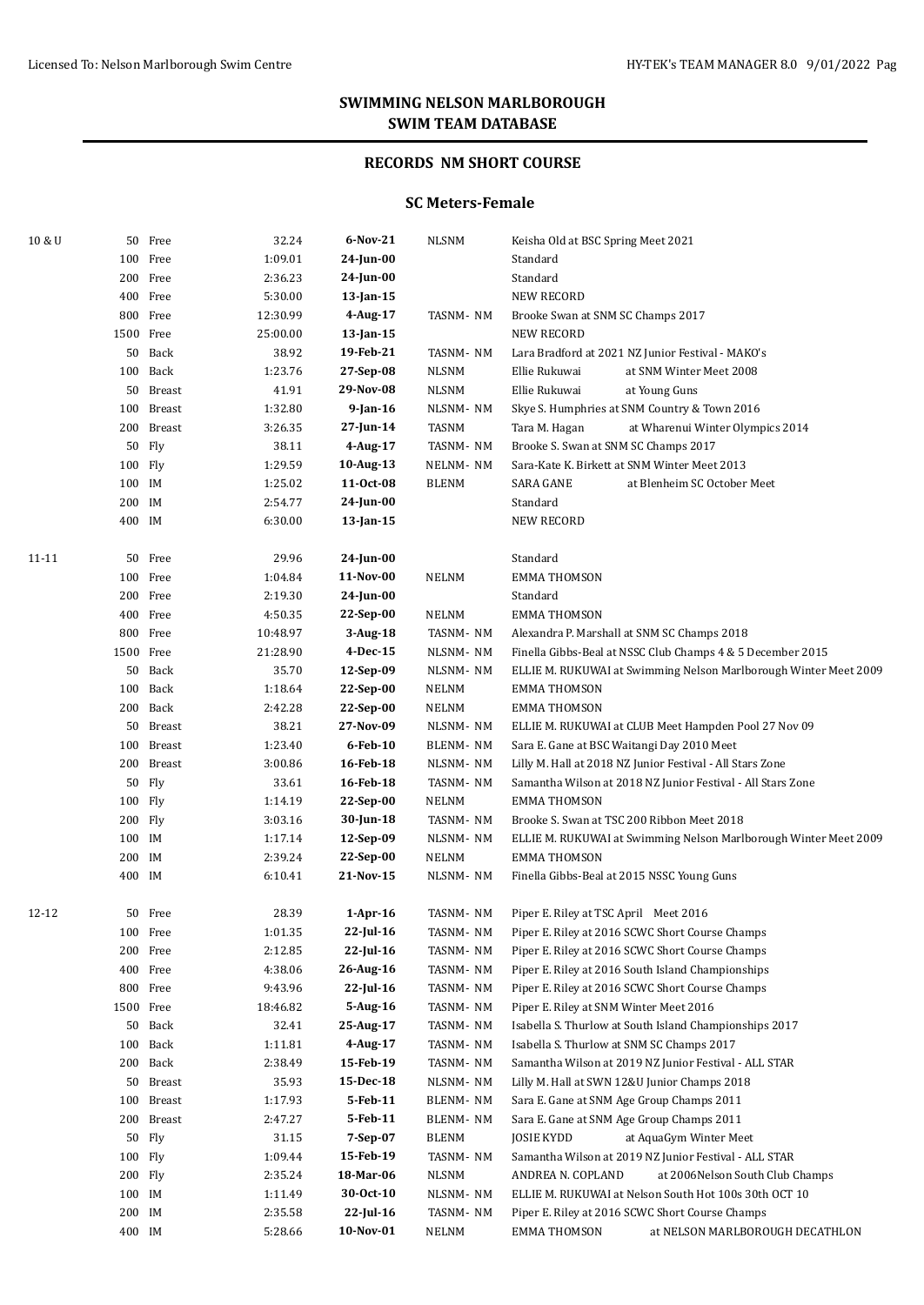| 13-13 | 50                 | Free          | 28.12              | $2-0ct-16$             | TASNM-NM       | Piper E. Riley at 2016 NZ Short Course Championships                                                     |
|-------|--------------------|---------------|--------------------|------------------------|----------------|----------------------------------------------------------------------------------------------------------|
|       | 100                | Free          | 1:00.80            | 24-Aug-18              | TASNM-NM       | Isabella S. Thurlow at South Island Championships 2018                                                   |
|       |                    | 200 Free      | 2:09.15            | $2-0ct-16$             | TASNM-NM       | Piper E. Riley at 2016 NZ Short Course Championships                                                     |
|       |                    | 400 Free      | 4:34.72            | $2-0ct-16$             | TASNM-NM       | Piper E. Riley at 2016 NZ Short Course Championships                                                     |
|       |                    | 800 Free      | 9:27.48            | 7-Apr-17               | TASNM-NM       | Sierra I. Thomas at TSC April Meet 2017                                                                  |
|       |                    | 1500 Free     | 18:19.65           | 24-Jul-20              | <b>TASNM</b>   | Brooke S. Swan at SNM SC Champs 2020                                                                     |
|       | 50                 | Back          | 31.51              | 30-Sep-12              | MOTNM-NM       | Samantha C. Trevurza at State 2012 NZ Short Course Champs                                                |
|       | 100                | Back          | 1:08.68            | 13-Mar-19              | TASNM-NM       | Samantha Wilson at 2019 NZ Division II Championships                                                     |
|       | 200                | Back          | 2:25.04            | 26-Aug-16              | TASNM-NM       | Bree I. Anderson at 2016 South Island Championships                                                      |
|       | 50                 | Breast        | 35.11              | 29-Sep-13              | NLSNM-NM       | Clara J. Foster at State 2013 NZ Short Course Champs                                                     |
|       | 100                | <b>Breast</b> | 1:15.63            | 4-Feb-12               | BLENM-NM       | Sara E. Gane at SNM Age Group Champs 2012                                                                |
|       | 200                | Breast        | 2:42.52            | $6$ -Aug-11            | BLENM-NM       | Sara E. Gane at 2011 NZ Short Course Champs                                                              |
|       | 50                 | Fly           | 29.91              | 11-Dec-08              | <b>BLENM</b>   | <b>JOSIE KYDD</b><br>at 2008 NZ Summer Champs                                                            |
|       | 100 Fly            |               | 1:04.69            | 5-Sep-08               | <b>BLENM</b>   | <b>JOSIE KYDD</b><br>at South Island Champs                                                              |
|       | 200 Fly            |               | 2:26.07            | $6 - Oct - 20$         | TASNM          | Brooke S. Swan at 2020 NZ Short Course Swimming Championships                                            |
|       | 100 IM             |               | 1:08.98            | $6$ -Aug-11            | NLSNM- NM      | ELLIE M. RUKUWAI at 2011 NZ Short Course Champs                                                          |
|       | 200 IM             |               | 2:28.05            | 26-Aug-16              | TASNM-NM       | Bree I. Anderson at 2016 South Island Championships                                                      |
|       | 400 IM             |               | 5:16.49            | 28-Oct-16              | TASNM-NM       | Bree I. Anderson at 2016 Aquagym Challenge                                                               |
|       |                    |               |                    |                        |                |                                                                                                          |
| 14-14 | 50                 | Free          | 27.41              | 16-Aug-19              | TASNM-NM       | Isabella S. Thurlow at South Island Championships 2019                                                   |
|       |                    | 100 Free      | 59.92              | 2-Aug-19               | TASNM-NM       | Isabella S. Thurlow at SNM SC Champs 2019                                                                |
|       |                    | 200 Free      | 2:09.89            | 16-Aug-19              | TASNM-NM       | Isabella S. Thurlow at South Island Championships 2019                                                   |
|       |                    | 400 Free      | 4:31.91            | 29-Sep-13              | NELNM-NM       | TALYA M. HARWOOD at State 2013 NZ Short Course Champs                                                    |
|       |                    | 800 Free      | 9:09.89            | $3-0ct-17$             | TASNM-NM       | Sierra I. Thomas at 2017 NZ Short Course Championships                                                   |
|       |                    | 1500 Free     | 17:30.13           | $7-Apr-18$             | TASNM-NM       | Sierra I. Thomas at TSC April Meet 2018                                                                  |
|       | 50                 | Back          | 31.01              | 29-Sep-13              | NLSNM-NM       | Samantha C. Trevurza at State 2013 NZ Short Course Champs                                                |
|       | 100                | Back          | 1:06.08            | 2-Aug-19               | TASNM-NM       | Samantha J. Harman at SNM SC Champs 2019                                                                 |
|       |                    | 200 Back      | 2:21.65            | 25-Aug-17              | TASNM-NM       | Bree I. Anderson at South Island Championships 2017                                                      |
|       | 50                 | <b>Breast</b> | 33.70              | 30-Sep-12              | BLENM-NM       | Sara E. Gane at State 2012 NZ Short Course Champs                                                        |
|       | 100                | <b>Breast</b> | 1:12.65            | 30-Sep-12              | BLENM-NM       | Sara E. Gane at State 2012 NZ Short Course Champs                                                        |
|       | 200                | <b>Breast</b> | 2:38.07            | 30-Sep-12              | BLENM-NM       | Sara E. Gane at State 2012 NZ Short Course Champs                                                        |
|       | 50                 | Fly           | 28.71              | 10-Dec-09              | BLENM-NM       | Josie E. Kydd at Jasi Christmas Cracker                                                                  |
|       | 100 Fly            |               | 1:03.42            | 27-Sep-09              | BLENM-NM       | Josie E. Kydd at 2009 Spring Competition                                                                 |
|       | 200 Fly            |               | 2:24.87            | 23-Jul-21              | TASNM          | Brooke S. Swan at South Island Championships 2021                                                        |
|       | 100 IM             |               | 1:07.30            | 27-Sep-14              | NLSNM-NM       | Clara J. Foster at 2014 South Island Championships                                                       |
|       | 200                | IM            | 2:25.46            | 25-Aug-17              | TASNM-NM       | Bree I. Anderson at South Island Championships 2017                                                      |
|       | 400 IM             |               | 5:08.02            | 2-Sep-17               | TASNM-NM       | Bree I. Anderson at Swimming Wellington Short Course Champs 2017                                         |
|       |                    |               |                    |                        |                |                                                                                                          |
| 15-15 |                    | 50 Free       | 27.34              | $1-0ct-19$             | TASNM-NM       | Isabella S. Thurlow at 2019 NZ Short Course Championsips                                                 |
|       |                    | 100 Free      | 59.11              | $23$ -Jul-21           | TASNM          | Samantha Wilson at South Island Championships 2021                                                       |
|       |                    | 200 Free      | 2:08.71            | $2$ -Aug-19            | TASNM-NM       | Piper E. Riley at SNM SC Champs 2019                                                                     |
|       |                    | 400 Free      | 4:24.78            | $2-0ct-18$             | TASNM-NM       | Sierra I. Thomas at 2018 NZ Short Course Championships                                                   |
|       |                    | 800 Free      | 9:02.53            | $2-0ct-18$             | TASNM-NM       | Sierra I. Thomas at 2018 NZ Short Course Championships                                                   |
|       | 1500 Free          |               | 17:33.20           | $3-Aug-18$             | TASNM-NM       | Sierra I. Thomas at SNM SC Champs 2018                                                                   |
|       |                    | 50 Back       | 30.36              | 30-Sep-12              | BLENM-NM       | Rebecca A. Hull at State 2012 NZ Short Course Champs                                                     |
|       | 100                | Back          | 1:05.40            | $2-0ct-18$             | NLSNM-NM       | Bree I. Anderson at 2018 NZ Short Course Championships                                                   |
|       |                    | 200 Back      | 2:19.24            | $13-Sep-18$            | WMEA-NM        | Bree I. Anderson at 2018 NZ Secondary School Championships                                               |
|       |                    | 50 Breast     | 33.42              | 29-Sep-13              | NLSNM-NM       | ELLIE M. RUKUWAI at State 2013 NZ Short Course Champs                                                    |
|       | 100                | Breast        | 1:12.53            |                        | BLENM- NM      |                                                                                                          |
|       |                    | 200 Breast    | 2:36.89            | 30-Aug-13              | BLENM- NM      | Sara E. Gane at 2013 South Island Championships                                                          |
|       |                    | 50 Fly        | 29.10              | 10-Aug-13<br>15-Oct-20 |                | Sara E. Gane at SNM Winter Meet 2013                                                                     |
|       |                    |               |                    |                        | WMEA-NM        | Isabella S. Thurlow at 2020 New Zealand Secondary School Championshi                                     |
|       | 100 Fly<br>200 Fly |               | 1:02.19<br>2:24.70 | 23-Jul-21<br>23-Jul-21 | TASNM<br>TASNM | Samantha Wilson at South Island Championships 2021                                                       |
|       | 100 IM             |               | 1:06.31            | $2-0ct-18$             | NLSNM-NM       | Jemima Barr at South Island Championships 2021<br>Bree I. Anderson at 2018 NZ Short Course Championships |
|       | 200 IM             |               | 2:20.99            | 13-Sep-18              |                | Bree I. Anderson at 2018 NZ Secondary School Championships                                               |
|       |                    |               |                    |                        | WMEA- NM       |                                                                                                          |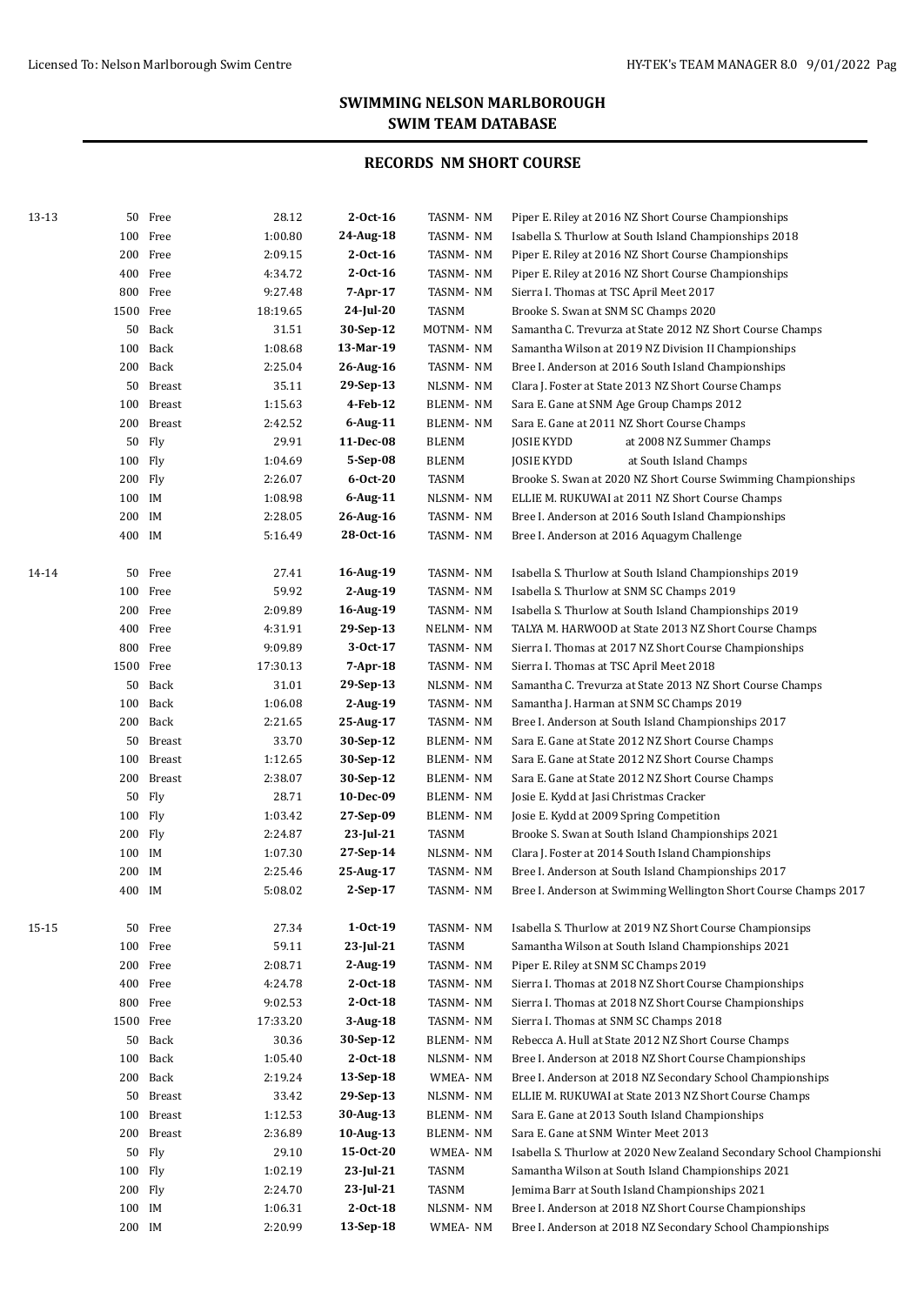| 15-15 | 400 IM    |            | 4:59.60  | $2-0ct-18$     | NLSNM-NM        | Bree I. Anderson at 2018 NZ Short Course Championships             |
|-------|-----------|------------|----------|----------------|-----------------|--------------------------------------------------------------------|
| 16-16 |           | 50 Free    | 27.33    | $6-0ct-20$     | TASNM           | Isabella S. Thurlow at 2020 NZ Short Course Swimming Championships |
|       |           | 100 Free   | 58.72    | 27-Sep-14      | <b>BLENM-NM</b> | Sally M. McMath at 2014 South Island Championships                 |
|       |           | 200 Free   | 2:06.75  | 27-Sep-14      | BLENM-NM        | Sally M. McMath at 2014 South Island Championships                 |
|       |           | 400 Free   | 4:22.83  | 11-Aug-15      | TASNM-NM        | Talya M. Harwood at 2015 NZ Short Course Champs                    |
|       |           | 800 Free   | 8:57.92  | 11-Aug-15      | TASNM-NM        | Talya M. Harwood at 2015 NZ Short Course Champs                    |
|       |           | 1500 Free  | 17:14.25 | 16-Aug-19      | TASNM-NM        | Sierra I. Thomas at South Island Championships 2019                |
|       |           | 50 Back    | 29.91    | 27-Sep-14      | BLENM-NM        | Sally M. McMath at 2014 South Island Championships                 |
|       |           | 100 Back   | 1:03.50  | 2-Aug-19       | TASNM-NM        | Madeline J. Shallcrass at SNM SC Champs 2019                       |
|       |           | 200 Back   | 2:17.03  | 2-Aug-19       | TASNM-NM        | Madeline J. Shallcrass at SNM SC Champs 2019                       |
|       |           | 50 Breast  | 32.52    | $2-Sep-14$     | NLSNM-NM        | ELLIE M. RUKUWAI at 2014 NZ Short Course Champs                    |
|       | 100       | Breast     | 1:11.20  | $2-Sep-14$     | TASNM-NM        | Caitlin A. Delany at 2014 NZ Short Course Champs                   |
|       |           | 200 Breast | 2:36.90  | 26-Jun-15      | TASNM-NM        | Caitlin A. Delany at Wharenui Winter Olympics 2015                 |
|       |           | 50 Fly     | 29.17    | $2-Sep-14$     | BLENM-NM        | Sally M. McMath at 2014 NZ Short Course Champs                     |
|       | 100 Fly   |            | 1:03.47  | $2-Sep-14$     | BLENM-NM        | Sally M. McMath at 2014 NZ Short Course Champs                     |
|       | 200 Fly   |            | 2:23.61  | $2-0ct-18$     | NLSNM-NM        | Ruby-Lou R. Stuart at 2018 NZ Short Course Championships           |
|       | 100 IM    |            | 1:06.35  | $2-Sep-14$     | NLSNM-NM        | ELLIE M. RUKUWAI at 2014 NZ Short Course Champs                    |
|       | 200 IM    |            | 2:21.46  | $1-0ct-19$     | NLSNM-NM        | Bree I. Anderson at 2019 NZ Short Course Championsips              |
|       | 400 IM    |            | 5:04.33  | $1 - Oct - 19$ | NLSNM-NM        | Bree I. Anderson at 2019 NZ Short Course Championsips              |
| 17-17 |           | 50 Free    | 27.10    | 3-Oct-17       | NLSNM-NM        | Clara J. Foster at 2017 NZ Short Course Championships              |
|       |           | 100 Free   | 58.12    | 11-Aug-15      | BLENM-NM        | Sally M. McMath at 2015 NZ Short Course Champs                     |
|       |           | 200 Free   | 2:06.35  | 11-Aug-15      | <b>BLENM-NM</b> | Sally M. McMath at 2015 NZ Short Course Champs                     |
|       |           | 400 Free   | 4:21.70  | $2-0ct-16$     | TASNM-NM        | Talya M. Harwood at 2016 NZ Short Course Championships             |
|       |           | 800 Free   | 9:00.91  | $2-0ct-16$     | TASNM-NM        | Talya M. Harwood at 2016 NZ Short Course Championships             |
|       |           | 1500 Free  | 17:47.21 | 24-Jul-20      | <b>TASNM</b>    | Abbey C. Smale at SNM SC Champs 2020                               |
|       |           | 50 Back    | 30.41    | 11-Aug-15      | BLENM-NM        | Sally M. McMath at 2015 NZ Short Course Champs                     |
|       |           | 100 Back   | 1:04.31  | 11-Aug-15      | <b>BLENM-NM</b> | Sally M. McMath at 2015 NZ Short Course Champs                     |
|       |           | 200 Back   | 2:18.32  | 24-Jul-20      | <b>NLSNM</b>    | Bree I. Anderson at SNM SC Champs 2020                             |
|       |           | 50 Breast  | 32.20    | 11-Aug-15      | NLSNM-NM        | Ellie M. Rukuwai at 2015 NZ Short Course Champs                    |
|       |           | 100 Breast | 1:09.68  | 11-Aug-15      | TASNM-NM        | Caitlin A. Delany at 2015 NZ Short Course Champs                   |
|       |           | 200 Breast | 2:32.66  | 11-Aug-15      | TASNM-NM        | Caitlin A. Delany at 2015 NZ Short Course Champs                   |
|       |           | 50 Fly     | 29.02    | 3-Oct-17       | NLSNM-NM        | Clara J. Foster at 2017 NZ Short Course Championships              |
|       | 100 Fly   |            | 1:03.85  | 11-Aug-15      | <b>BLENM-NM</b> | Sally M. McMath at 2015 NZ Short Course Champs                     |
|       | 200 Fly   |            | 2:29.83  | 30-Jun-00      | <b>NELNM</b>    | <b>MEGAN RAMSAY</b>                                                |
|       | 100 IM    |            | 1:05.71  | 11-Aug-15      | NLSNM-NM        | Ellie M. Rukuwai at 2015 NZ Short Course Champs                    |
|       | 200 IM    |            | 2:22.23  | $6 - Oct - 20$ | NLSNM           | Bree I. Anderson at 2020 NZ Short Course Swimming Championships    |
|       | 400 IM    |            | 5:03.21  | $6-0ct-20$     | <b>NLSNM</b>    | Bree I. Anderson at 2020 NZ Short Course Swimming Championships    |
| 18-18 |           | 50 Free    | 27.17    | $3$ -Aug-18    | NLSNM-NM        | Clara J. Foster at SNM SC Champs 2018                              |
|       |           | 100 Free   | 1:00.03  | 27-Sep-09      | NLSNM-NM        | JASMINE A. BEWLEY at 2009 Spring Competition                       |
|       |           | 200 Free   | 2:10.55  | $2-Sep-14$     | TASNM-NM        | Madisen K. Stanley at 2014 NZ Short Course Champs                  |
|       |           | 400 Free   | 4:25.46  | $2-Sep-14$     | TASNM-NM        | Madisen K. Stanley at 2014 NZ Short Course Champs                  |
|       |           | 800 Free   | 9:07.62  | $2-Sep-14$     | TASNM-NM        | Madisen K. Stanley at 2014 NZ Short Course Champs                  |
|       | 1500 Free |            | 18:02.59 | $19$ -Jul-14   | TASNM-NM        | Madisen K. Stanley at TSC Distance & Sprint Meet 19th July 2014    |
|       |           | 50 Back    | 34.27    | $23$ -Jun-18   | NLSNM-NM        | Clara J. Foster at BSC June Ribbon Meet 2018                       |
|       |           | 100 Back   | 1:09.89  | 14-Nov-20      | NLSNM           | Bree I. Anderson at 2020 NSSC Young Guns                           |
|       |           | 200 Back   | 2:25.59  | 27-Sep-14      | TASNM-NM        | Cara B. Pearson at 2014 South Island Championships                 |
|       |           | 50 Breast  | 32.45    | $2-0ct-16$     | TASNM-NM        | Caitlin A. Delany at 2016 NZ Short Course Championships            |
|       |           | 100 Breast | 1:09.28  | $2-0ct-16$     | TASNM-NM        | Caitlin A. Delany at 2016 NZ Short Course Championships            |
|       |           | 200 Breast | 2:30.06  | $2-0ct-16$     | TASNM-NM        | Caitlin A. Delany at 2016 NZ Short Course Championships            |
|       |           | 50 Fly     | 29.96    | 3-Aug-18       | NLSNM-NM        | Clara J. Foster at SNM SC Champs 2018                              |
|       | 100 Fly   |            | 1:05.94  | 23-Aug-00      | NELNM           | MEGAN RAMSAY                                                       |
|       | 200 Fly   |            | 2:26.44  | 23-Aug-00      | NELNM           | MEGAN RAMSAY                                                       |
|       | 100 IM    |            | 1:07.40  | 3-Aug-18       | NLSNM-NM        | Clara J. Foster at SNM SC Champs 2018                              |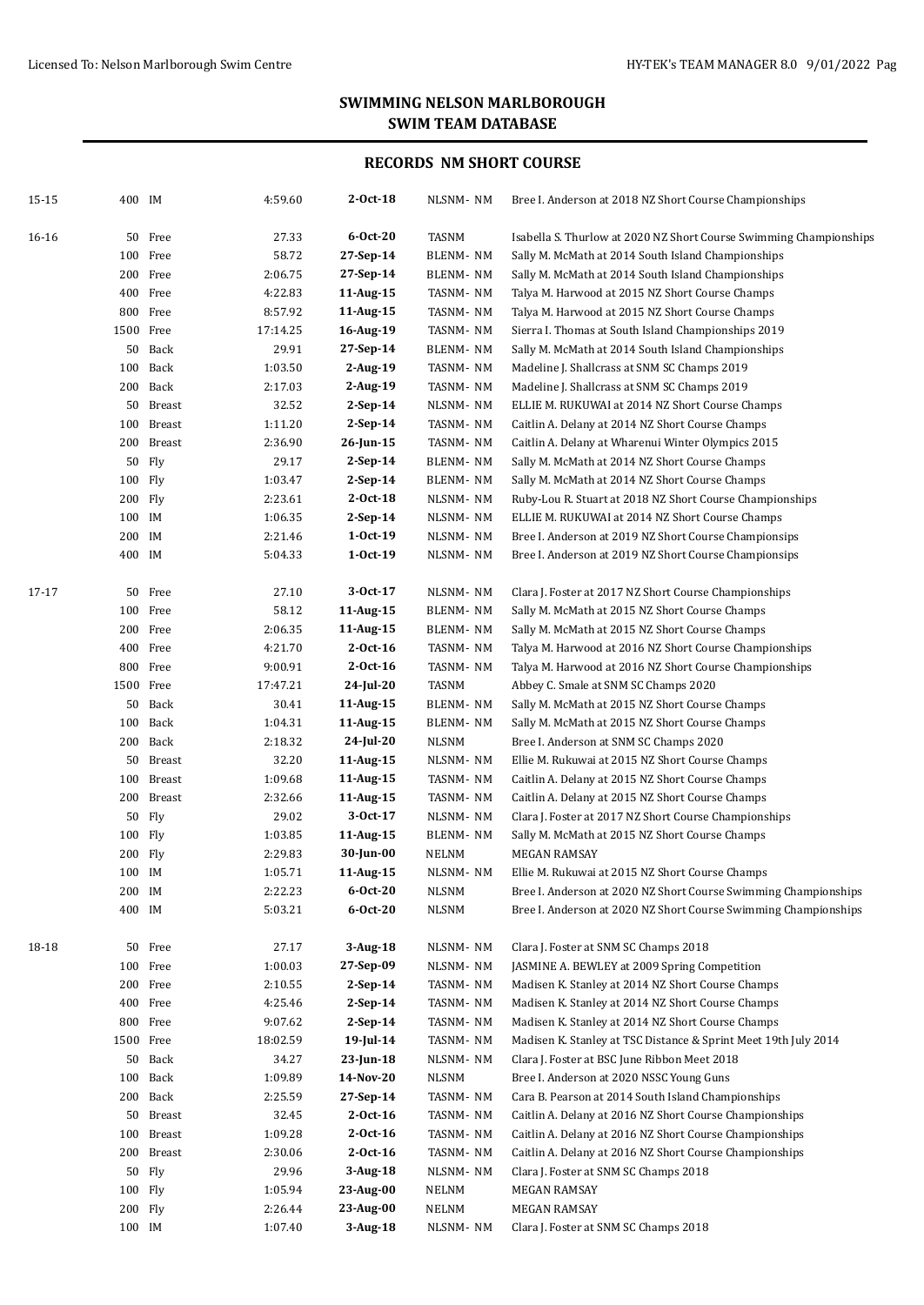| 18-18 | 200 IM    |               | 2:25.45  | 26-Aug-16    | TASNM-NM        | Caitlin A. Delany at 2016 South Island Championships                    |
|-------|-----------|---------------|----------|--------------|-----------------|-------------------------------------------------------------------------|
|       | 400       | IM            | 5:06.16  | $2-0ct-16$   | TASNM-NM        | Caitlin A. Delany at 2016 NZ Short Course Championships                 |
|       |           |               |          |              |                 |                                                                         |
| Open  | 50        | Free          | 27.10    | 3-Oct-17     | NLSNM-NM        | Clara J. Foster at 2017 NZ Short Course Championships                   |
|       | 100       | Free          | 58.12    | 11-Aug-15    | <b>BLENM-NM</b> | Sally M. McMath at 2015 NZ Short Course Champs                          |
|       | 200       | Free          | 2:06.35  | 11-Aug-15    | <b>BLENM-NM</b> | Sally M. McMath at 2015 NZ Short Course Champs                          |
|       | 400       | Free          | 4:21.70  | $2-0ct-16$   | TASNM-NM        | Talya M. Harwood at 2016 NZ Short Course Championships                  |
|       | 800       | Free          | 8:57.92  | 11-Aug-15    | TASNM-NM        | Talya M. Harwood at 2015 NZ Short Course Champs                         |
|       | 1500 Free |               | 17:14.25 | 16-Aug-19    | TASNM-NM        | Sierra I. Thomas at South Island Championships 2019                     |
|       | 50        | Back          | 29.91    | $27-Sep-14$  | <b>BLENM-NM</b> | Sally M. McMath at 2014 South Island Championships                      |
|       | 100       | Back          | 1:03.50  | $2$ -Aug-19  | TASNM-NM        | Madeline J. Shallcrass at SNM SC Champs 2019                            |
|       | 200       | Back          | 2:17.03  | $2$ -Aug-19  | TASNM-NM        | Madeline J. Shallcrass at SNM SC Champs 2019                            |
|       | 50        | <b>Breast</b> | 32.20    | 11-Aug-15    | NLSNM-NM        | Ellie M. Rukuwai at 2015 NZ Short Course Champs                         |
|       | 100       | <b>Breast</b> | 1:09.28  | $2-0ct-16$   | TASNM-NM        | Caitlin A. Delany at 2016 NZ Short Course Championships                 |
|       | 200       | <b>Breast</b> | 2:30.06  | $2-0ct-16$   | TASNM-NM        | Caitlin A. Delany at 2016 NZ Short Course Championships                 |
|       | 50        | Fly           | 28.71    | 10-Dec-09    | <b>BLENM-NM</b> | Josie E. Kydd at Jasi Christmas Cracker                                 |
|       | 100       | Fly           | 1:02.19  | $23$ -Jul-21 | TASNM           | Samantha Wilson at South Island Championships 2021                      |
|       | 200       | Fly           | 2:23.61  | $2-0ct-18$   | NLSNM-NM        | Ruby-Lou R. Stuart at 2018 NZ Short Course Championships                |
|       | 100       | IM            | 1:05.71  | 11-Aug-15    | NLSNM-NM        | Ellie M. Rukuwai at 2015 NZ Short Course Champs                         |
|       | 200       | IM            | 2:20.99  | $13-Sep-18$  | WMEA-NM         | Bree I. Anderson at 2018 NZ Secondary School Championships              |
|       | 400       | IM            | 4:59.60  | $2-0ct-18$   | NLSNM-NM        | Bree I. Anderson at 2018 NZ Short Course Championships                  |
|       | 200       | Free Relay    | 1:55.47  | 1-Feb-14     | NLSNM-NM        | Nelson South Swimming Club P. Dwyer, S. Trevurza, C. Foster, E. Rukuwai |
|       |           |               |          |              |                 |                                                                         |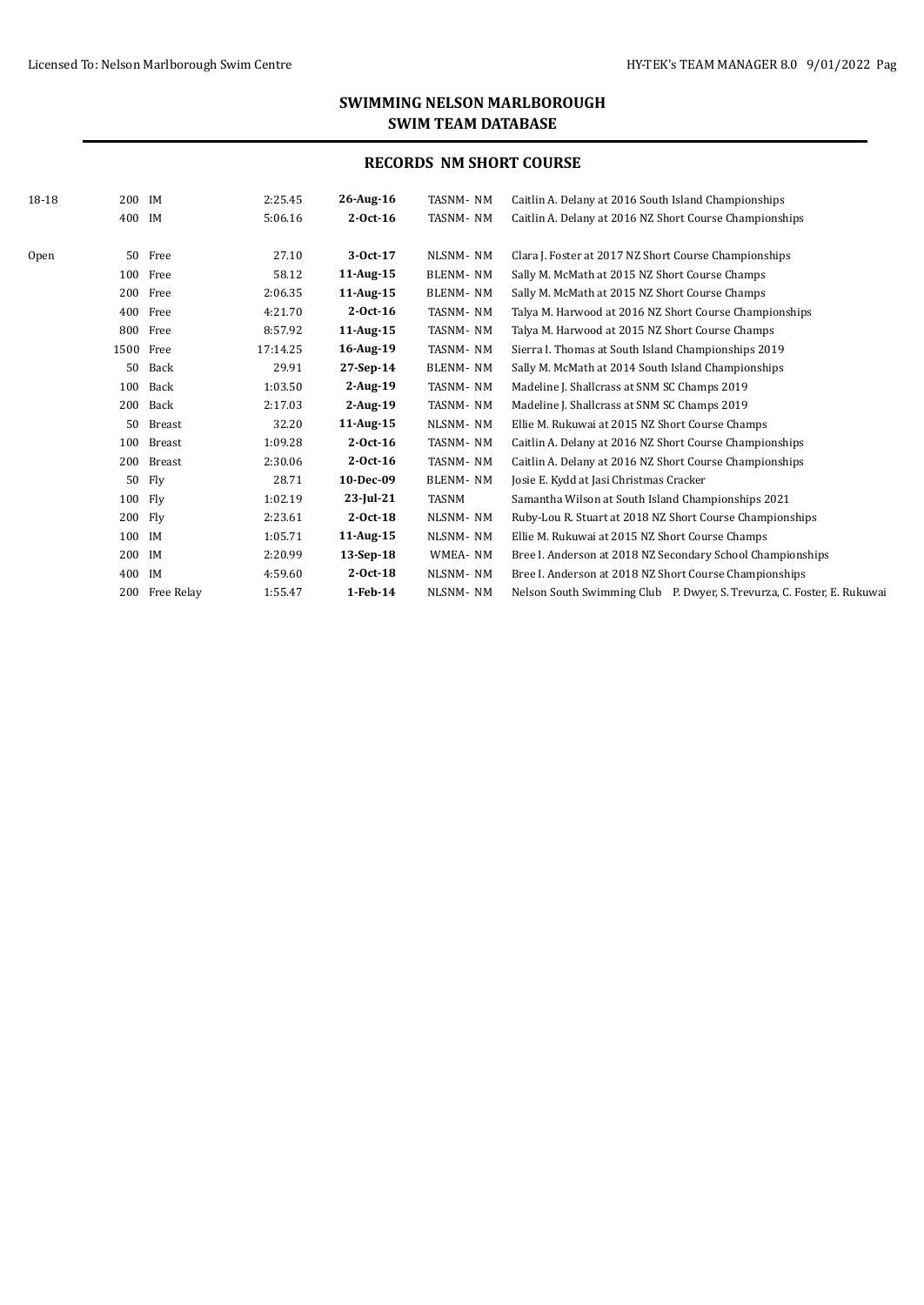## **RECORDS NM SHORT COURSE**

#### **SC Meters-Male**

| 10 & U |           | 50 Free    | 31.27    | 13-Mar-20    | <b>BLENM</b>    | Alfie Price at 2020 NZ Junior Festival - MAKO's            |
|--------|-----------|------------|----------|--------------|-----------------|------------------------------------------------------------|
|        |           | 100 Free   | 1:10.49  | 13-Mar-20    | <b>BLENM</b>    | Alfie Price at 2020 NZ Junior Festival - MAKO's            |
|        |           | 200 Free   | 2:33.42  | $24$ -Jun-00 |                 | Standard                                                   |
|        |           | 400 Free   | 5:30.00  | $13$ -Jan-15 |                 | <b>NEW RECORD</b>                                          |
|        |           | 800 Free   | 13:26.28 | $2-Dec-16$   | NLSNM-NM        | Adam G. Barton at NSSC Club Champs 2 & 3 December 2016     |
|        | 1500 Free |            | 25:00.00 | $13$ -Jan-15 |                 | <b>NEW RECORD</b>                                          |
|        |           | 50 Back    | 37.46    | 17-Feb-17    | TASNM-NM        | William H. Seymour at 2017 NZ Junior Festival - Makos Zone |
|        |           | 100 Back   | 1:19.87  | $7-Apr-17$   | TASNM-NM        | William H. Seymour at TSC April Meet 2017                  |
|        |           | 50 Breast  | 43.20    | $24$ -Jan-00 |                 | Standard                                                   |
|        |           | 100 Breast | 1:30.41  | $1$ -Jan-01  |                 | Standard                                                   |
|        |           | 200 Breast | 3:19.45  | 14-Aug-10    | NLSNM           | FINN T. EDEN<br>at BSC 14 August 2010 Ribbon Meet          |
|        |           | 50 Fly     | 35.42    | 13-Mar-20    | <b>BLENM</b>    | Alfie Price at 2020 NZ Junior Festival - MAKO's            |
|        | 100 Fly   |            | 1:26.03  | $6-Nov-21$   | <b>NLSNM</b>    | Kyan Pawson at BSC Spring Meet 2021                        |
|        | 100 IM    |            | 1:23.22  | 13-Mar-20    | <b>BLENM</b>    | Alfie Price at 2020 NZ Junior Festival - MAKO's            |
|        | 200 IM    |            | 2:55.37  | 24-Jun-00    |                 | Standard                                                   |
|        | 400 IM    |            | 6:30.00  | $13$ -Jan-15 |                 | <b>NEW RECORD</b>                                          |
| 11-11  |           | 50 Free    | 29.15    | 20-Mar-21    | <b>BLENM-NM</b> | Alfie Price at BSC Measure For Measure Meet 2021           |
|        |           | 100 Free   | 1:05.13  | 19-Feb-21    | <b>BLENM-NM</b> | Alfie Price at 2021 NZ Junior Festival - MAKO's            |
|        |           | 200 Free   | 2:24.78  | 24-Jun-00    |                 | Standard                                                   |
|        |           | 400 Free   | 5:11.79  | 16-Feb-18    | BLENM-NM        | Ryan T. Marsh at 2018 NZ Junior Festival - All Stars Zone  |
|        |           | 800 Free   | 11:30.64 | 4-Aug-17     | BLENM-NM        | Ryan T. Marsh at SNM SC Champs 2017                        |
|        | 1500 Free |            | 23:27.09 | 18-Jul-15    | TASNM-NM        | Alec V. Swan at SNM Winter Meet 2015                       |
|        |           | 50 Back    | 34.35    | 12-Dec-20    | TASNM           | Lono Kalani at SWN 12&U Junior Champs 2020                 |
|        |           | 100 Back   | 1:15.88  | 12-Dec-20    | TASNM           | Lono Kalani at SWN 12&U Junior Champs 2020                 |
|        |           | 200 Back   | 2:39.88  | 20-Mar-21    | TASNM           | Lucas Bell at BSC Measure For Measure Meet 2021            |
|        |           | 50 Breast  | 39.90    | 24-Jun-00    |                 | Standard                                                   |
|        |           | 100 Breast | 1:25.09  | 24-Jun-00    |                 | Standard                                                   |
|        |           | 200 Breast | 3:05.55  | 24-Jun-00    |                 | Standard                                                   |
|        |           | 50 Fly     | 33.09    | 20-Mar-21    | <b>BLENM-NM</b> | Alfie Price at BSC Measure For Measure Meet 2021           |
|        | 100 Fly   |            | 1:15.32  | 24-Jun-00    |                 | Standard                                                   |
|        | 200 Fly   |            | 2:49.34  | 16-Feb-18    | <b>BLENM-NM</b> | Ryan T. Marsh at 2018 NZ Junior Festival - All Stars Zone  |
|        | 100 IM    |            | 1:17.12  | 19-Feb-21    | TASNM-NM        | Lucas Bell at 2021 NZ Junior Festival - MAKO's             |
|        | 200 IM    |            | 2:46.53  | 19-Feb-21    | BLENM-NM        | Alfie Price at 2021 NZ Junior Festival - MAKO's            |
|        | 400 IM    |            | 6:18.62  | 16-Feb-18    | BLENM-NM        | Ryan T. Marsh at 2018 NZ Junior Festival - All Stars Zone  |
| 12-12  |           | 50 Free    | 27.69    | $23$ -Jul-21 | <b>BLENM</b>    | Max Skehan at South Island Championships 2021              |
|        |           | 100 Free   | 1:01.52  | 23-Jul-21    | <b>BLENM</b>    | Max Skehan at South Island Championships 2021              |
|        |           | 200 Free   | 2:14.33  | 23-Jul-21    | <b>BLENM</b>    | Max Skehan at South Island Championships 2021              |
|        |           | 400 Free   | 4:40.75  | 3-Aug-18     | NLSNM-NM        | Mathew Peacock at SNM SC Champs 2018                       |
|        |           | 800 Free   | 9:40.57  | 3-Aug-18     | NLSNM-NM        | Mathew Peacock at SNM SC Champs 2018                       |
|        | 1500 Free |            | 18:25.48 | $1-Sep-18$   | NLSNM-NM        | Mathew Peacock at TSC Spring Challenge 2018                |
|        |           | 50 Back    | 32.75    | 23-Jul-21    | TASNM           | Lono Kalani at South Island Championships 2021             |
|        |           | 100 Back   | 1:10.47  | 11-0ct-14    | NLSNM-NM        | Oliver F. Stark at BSC October Ribbon Meet                 |
|        |           | 200 Back   | 2:32.58  | 23-Jul-21    | TASNM           | Lono Kalani at South Island Championships 2021             |
|        |           | 50 Breast  | 37.23    | 24-Jun-00    |                 | Standard                                                   |
|        |           | 100 Breast | 1:19.80  | 24-Jun-00    |                 | Standard                                                   |
|        |           | 200 Breast | 2:53.38  | 24-Jun-00    |                 | Standard                                                   |
|        | 50        | Fly        | 31.29    | 13-Mar-19    | BLENM-NM        | Ryan T. Marsh at 2019 NZ Division II Championships         |
|        | 100 Fly   |            | 1:08.30  | 13-Mar-19    | BLENM-NM        | Ryan T. Marsh at 2019 NZ Division II Championships         |
|        | 200 Fly   |            | 2:34.18  | 13-Mar-19    | BLENM-NM        | Ryan T. Marsh at 2019 NZ Division II Championships         |
|        | 100 IM    |            | 1:12.54  | $17-Sep-04$  | <b>BLENM</b>    | <b>JONATHAN LEE</b><br>at Nelson Marlborough Winter Meet   |
|        | 200 IM    |            | 2:36.75  | 3-Aug-18     | NLSNM-NM        | Mathew Peacock at SNM SC Champs 2018                       |
|        | 400 IM    |            | 5:24.97  | 3-Aug-18     | NLSNM-NM        | Mathew Peacock at SNM SC Champs 2018                       |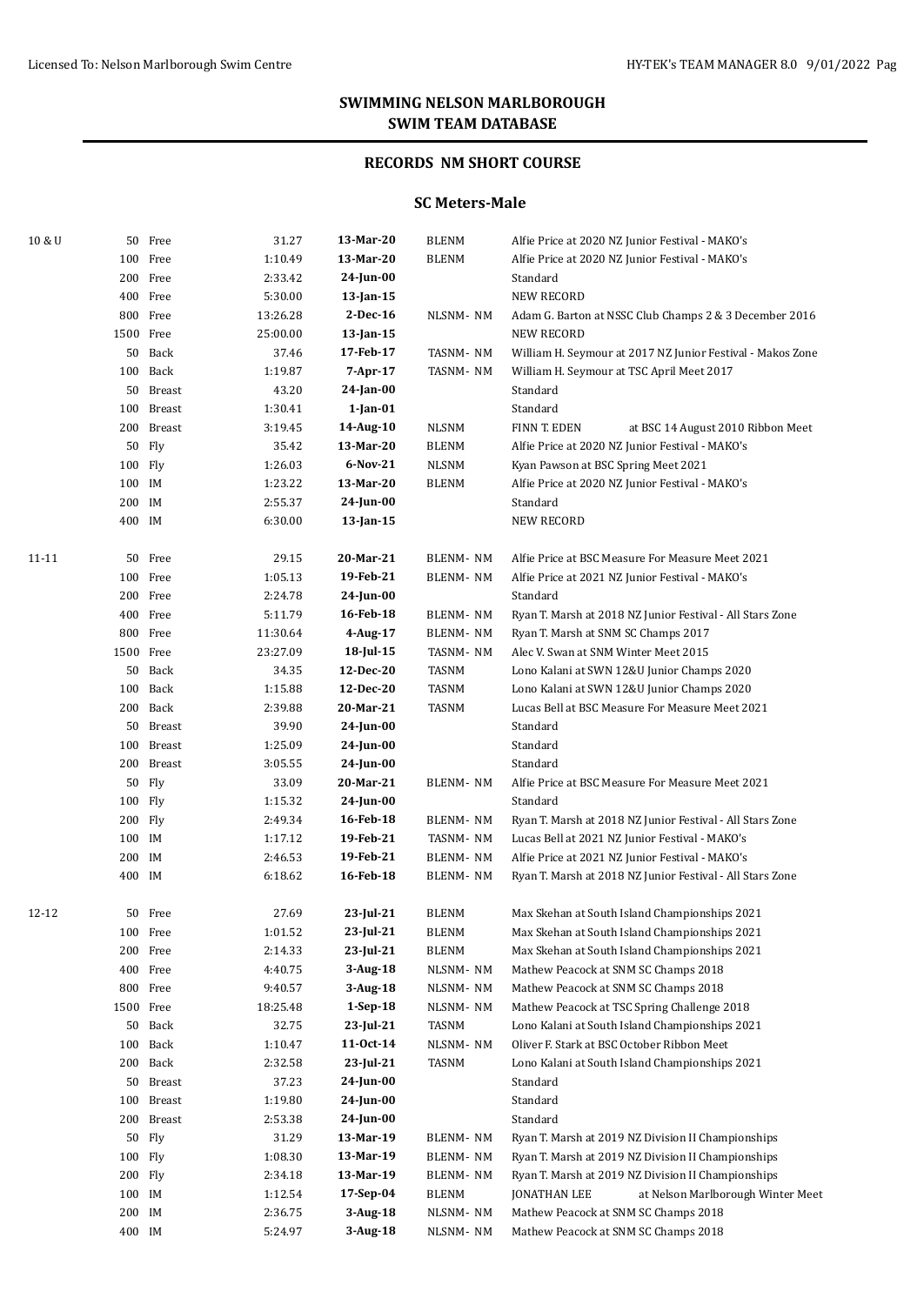| 13-13 |           | 50 Free    | 25.21    | $12$ -Jul-13   | WAIME        | SAM J. MCKENZIE at 2013 South Island Secondary School Champs          |
|-------|-----------|------------|----------|----------------|--------------|-----------------------------------------------------------------------|
|       |           | 100 Free   | 54.88    | $22$ -Jun-13   | NELNM-NM     | SAM J. MCKENZIE at BSC Opening Season Meet 22nd June 2013             |
|       |           | 200 Free   | 2:00.96  | $12$ -Jul-13   | WAIME        | SAM J. MCKENZIE at 2013 South Island Secondary School Champs          |
|       |           | 400 Free   | 4:26.20  | $12$ -Jul-13   | WAIME        | SAM J. MCKENZIE at 2013 South Island Secondary School Champs          |
|       |           | 800 Free   | 9:41.34  | $15$ -Jun-19   | NLSNM-NM     | Mathew Peacock at BSC Get XLR8'd 2019 - Meet 1                        |
|       | 1500 Free |            | 17:49.30 | $2-0ct-16$     | TASNM-NM     | BENDI N. KEPESS at 2016 NZ Short Course Championships                 |
|       |           | 50 Back    | 31.22    | 7-Dec-19       | TASNM        | William H. Seymour at TSC Christmas Ribbon Meet 2019                  |
|       |           | 100 Back   | 1:05.85  | 11-Aug-15      | NLSNM-NM     | Oliver F. Stark at 2015 NZ Short Course Champs                        |
|       |           | 200 Back   | 2:24.51  | $1-0ct-19$     | TASNM-NM     | William H. Seymour at 2019 NZ Short Course Championsips               |
|       |           | 50 Breast  | 34.01    | $11$ -Jan-20   | <b>NLSNM</b> | Wilson Huata-Findlay at SNM Country & Town 2020                       |
|       |           | 100 Breast | 1:12.86  | 25-Jan-20      | <b>NLSNM</b> | Wilson Huata-Findlay at 2020 BSC New Year Meet                        |
|       |           | 200 Breast | 2:38.62  | 7-Dec-19       | <b>NLSNM</b> | Wilson Huata-Findlay at TSC Christmas Ribbon Meet 2019                |
|       |           | 50 Fly     | 28.26    | $12$ -Jul-13   | WAIME        | SAM J. MCKENZIE at 2013 South Island Secondary School Champs          |
|       | 100 Fly   |            | 1:05.76  | $1-0ct-19$     | BLENM-NM     | Ryan T. Marsh at 2019 NZ Short Course Championsips                    |
|       | 200 Fly   |            | 2:24.54  | $1-0ct-19$     | BLENM-NM     | Ryan T. Marsh at 2019 NZ Short Course Championsips                    |
|       | 100 IM    |            | 1:09.03  | $1-0ct-19$     | BLENM-NM     | Ryan T. Marsh at 2019 NZ Short Course Championsips                    |
|       | 200 IM    |            | 2:25.29  | 13-Feb-10      | NELNM-NM     | Fraser M. Neill at 2010 SNM Age Group Championships                   |
|       | 400 IM    |            | 5:02.18  | 13-Feb-10      | NELNM-NM     | Fraser M. Neill at 2010 SNM Age Group Championships                   |
|       |           |            |          |                |              |                                                                       |
| 14-14 |           | 50 Free    | 24.28    | 15-Mar-14      | TASNM-NM     | SAM J. MCKENZIE at BS March Meet 2014                                 |
|       |           | 100 Free   | 52.65    | 29-Mar-14      | TASNM-NM     | SAM J. MCKENZIE at Tasman Swim Club March Meet 2014                   |
|       |           | 200 Free   | 1:57.31  | 27-Jun-14      | TASNM-NM     | SAM J. MCKENZIE at Wharenui Winter Olympics 2014                      |
|       |           | 400 Free   | 4:06.04  | 29-Mar-14      | TASNM-NM     | SAM J. MCKENZIE at Tasman Swim Club March Meet 2014                   |
|       |           | 800 Free   | 9:02.75  | 1-Sep-18       | TASNM-NM     | Alec V. Swan at TSC Spring Challenge 2018                             |
|       | 1500 Free |            | 16:52.37 | 29-Mar-14      | TASNM-NM     | SAM J. MCKENZIE at Tasman Swim Club March Meet 2014                   |
|       |           | 50 Back    | 28.44    | 27-Jun-14      | TASNM-NM     | SAM J. MCKENZIE at Wharenui Winter Olympics 2014                      |
|       |           | 100 Back   | 1:00.44  | $6 - Oct - 20$ | TASNM        | William H. Seymour at 2020 NZ Short Course Swimming Championships     |
|       |           | 200 Back   | 2:14.32  | $6-0ct-20$     | TASNM        | William H. Seymour at 2020 NZ Short Course Swimming Championships     |
|       |           | 50 Breast  | 32.94    | 24-Jun-00      |              | Standard                                                              |
|       |           | 100 Breast | 1:11.05  | 24-Jul-20      | <b>NLSNM</b> | Wilson Huata-Findlay at SNM SC Champs 2020                            |
|       |           | 200 Breast | 2:30.87  | $6 - Oct - 20$ | <b>NLSNM</b> | Wilson Huata-Findlay at 2020 NZ Short Course Swimming Championships   |
|       |           | 50 Fly     | 27.02    | 29-Sep-13      | NELNM-NM     | SAM J. MCKENZIE at State 2013 NZ Short Course Champs                  |
|       | 100 Fly   |            | 1:02.15  | 27-Jun-14      | TASNM-NM     | SAM J. MCKENZIE at Wharenui Winter Olympics 2014                      |
|       | 200 Fly   |            | 2:16.37  | 3-Oct-17       | TASNM-NM     | BENDI N. KEPESS at 2017 NZ Short Course Championships                 |
|       | 100 IM    |            | 1:04.69  | $2-Nov-13$     | NELNM-NM     | SAM J. MCKENZIE at 2013 NSSC Hot 100's Meet                           |
|       | 200 IM    |            | 2:18.69  | 27-Jun-14      | TASNM-NM     | SAM J. MCKENZIE at Wharenui Winter Olympics 2014                      |
|       | 400 IM    |            | 4:54.92  | 3-Oct-17       | TASNM-NM     | BENDI N. KEPESS at 2017 NZ Short Course Championships                 |
|       |           |            |          |                |              |                                                                       |
| 15-15 |           | 50 Free    | 23.61    | 28-Mar-15      | TASNM-NM     | Sam J. McKenzie at Tasman Swim Club March Meet 2015                   |
|       |           | 100 Free   | 50.46    | 28-Mar-15      | TASNM-NM     | Sam J. McKenzie at Tasman Swim Club March Meet 2015                   |
|       |           | 200 Free   | 1:51.10  | 26-Jun-15      | TASNM-NM     | Sam J. McKenzie at Wharenui Winter Olympics 2015                      |
|       |           | 400 Free   | 3:57.35  | 28-Mar-15      | TASNM-NM     | Sam J. McKenzie at Tasman Swim Club March Meet 2015                   |
|       |           | 800 Free   | 8:24.81  | 22-Nov-14      | TASNM-NM     | Thomas W. Heaton at NSSC Young Guns 22 Nov 2014                       |
|       | 1500 Free |            | 15:47.56 | 27-Sep-14      | TASNM-NM     | Thomas W. Heaton at 2014 South Island Championships                   |
|       |           | 50 Back    | 27.43    | $23$ -Jul-21   | TASNM        | William H. Seymour at South Island Championships 2021                 |
|       |           | 100 Back   | 57.25    | 17-Aug-21      | <b>TASNM</b> | William H. Seymour at 2021 Apollo Projects NZ Short Course Swimming   |
|       |           | 200 Back   | 2:11.86  | 12-May-19      | NELC-NM      | Joshua S. Amyes at Tasman Secondary Schools Champs 2019               |
|       |           | 50 Breast  | 31.83    | 27-Sep-14      | TASNM-NM     | SAM J. MCKENZIE at 2014 South Island Championships                    |
|       |           | 100 Breast | 1:09.23  | $23$ -Jul-21   | <b>NLSNM</b> | Wilson Huata-Findlay at South Island Championships 2021               |
|       |           | 200 Breast | 2:25.96  | 17-Aug-21      | NLSNM        | Wilson Huata-Findlay at 2021 Apollo Projects NZ Short Course Swimming |
|       | 50        | Fly        | 25.77    | $2-Sep-14$     | TASNM-NM     | SAM J. MCKENZIE at 2014 NZ Short Course Champs                        |
|       | 100 Fly   |            | 59.52    | 26-Jun-15      | TASNM-NM     | Sam J. McKenzie at Wharenui Winter Olympics 2015                      |
|       | 200 Fly   |            | 2:13.99  | $3-0ct-18$     | <b>NZL</b>   | Joshua S. Amyes at 2018 State Teams Championships                     |
|       | 100 IM    |            | 1:03.19  | 13-Sep-14      | TASNM-NM     | SAM J. MCKENZIE at BSC Spring Meet                                    |
|       | 200 IM    |            | 2:14.69  | $26$ -Jun-15   | TASNM-NM     | Sam J. McKenzie at Wharenui Winter Olympics 2015                      |
|       |           |            |          |                |              |                                                                       |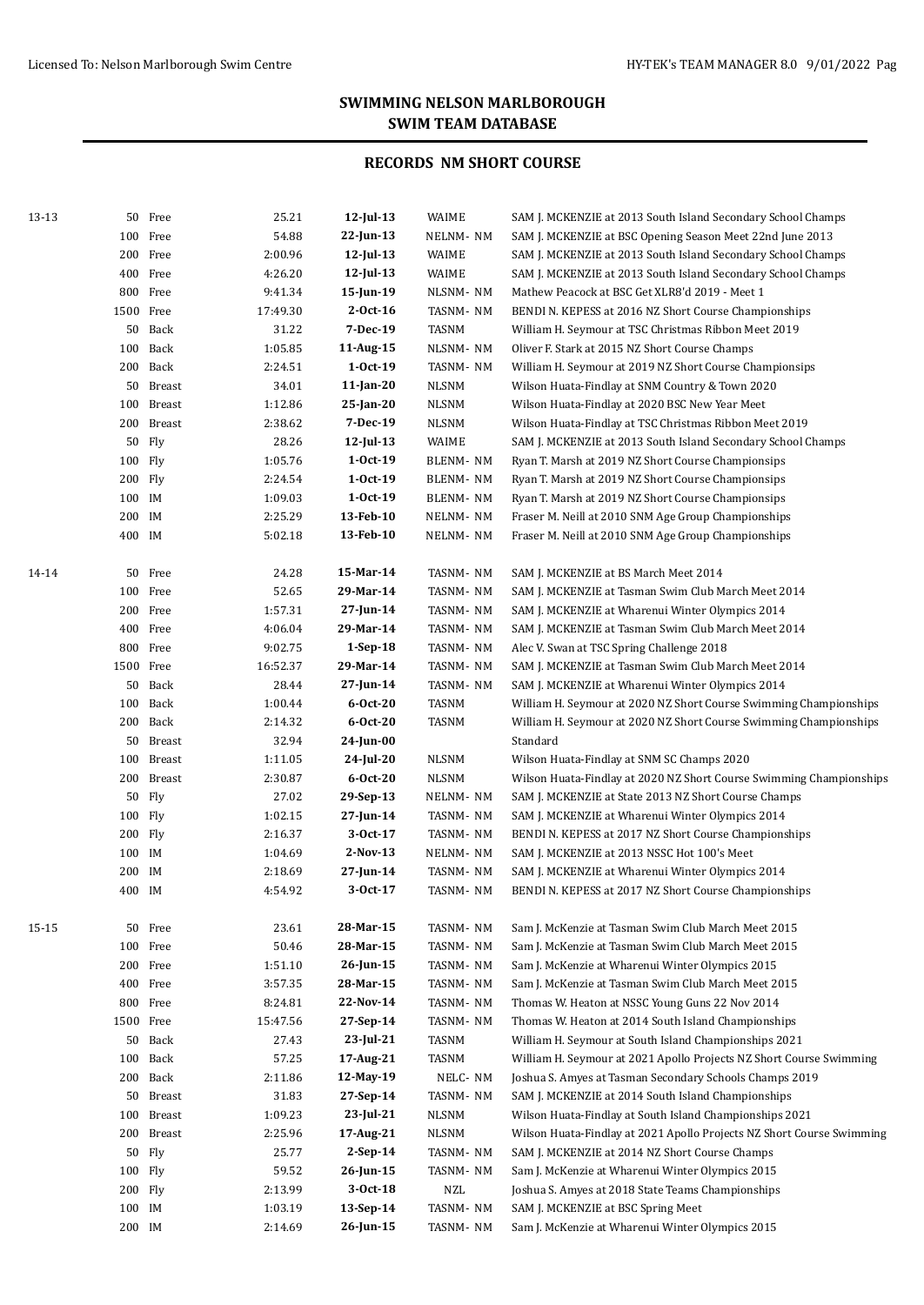| 15-15 | 400 IM                              |            | 4:39.88         | 27-Sep-14                                             | TASNM-NM                                       | Thomas W. Heaton at 2014 South Island Championships              |
|-------|-------------------------------------|------------|-----------------|-------------------------------------------------------|------------------------------------------------|------------------------------------------------------------------|
| 16-16 |                                     | 50 Free    | 22.97           | 25-Sep-15                                             | <b>NZL</b>                                     | Sam J. McKenzie at 2015 State Teams Short Course                 |
|       |                                     | 100 Free   | 49.70           | 25-Sep-15                                             | NZL                                            | Sam J. McKenzie at 2015 State Teams Short Course                 |
|       |                                     | 200 Free   | 1:51.11         | 25-Sep-15                                             | <b>NZL</b>                                     | Sam J. McKenzie at 2015 State Teams Short Course                 |
|       |                                     | 400 Free   | 3:58.48         | 11-Aug-15                                             | TASNM-NM                                       | Sam J. McKenzie at 2015 NZ Short Course Champs                   |
|       |                                     | 800 Free   | 8:23.57         | $1 - Oct - 19$                                        | TASNM-NM                                       | Alec V. Swan at 2019 NZ Short Course Championsips                |
|       | 1500 Free                           |            | 15:50.60        | 11-Aug-15                                             | TASNM-NM                                       | Thomas W. Heaton at 2015 NZ Short Course Champs                  |
|       |                                     | 50 Back    | 28.13           | 20-May-16                                             | WMEA-NM                                        | Sam J. McKenzie at Tasman Secondary Schools Champs 2016          |
|       | 100                                 | Back       | 1:00.49         | $15$ -Jun-19                                          | TASNM-NM                                       | Moab HeyneKamp at BSC Get XLR8'd 2019 - Meet 1                   |
|       |                                     | 200 Back   | 2:11.70         | 7-Dec-19                                              | <b>TASNM</b>                                   | Joshua S. Amyes at TSC Christmas Ribbon Meet 2019                |
|       |                                     | 50 Breast  | 32.12           | 20-May-16                                             | WMEA-NM                                        | Sam J. McKenzie at Tasman Secondary Schools Champs 2016          |
|       |                                     | 100 Breast | 1:09.34         | $1$ -Jul-16                                           | TASNM-NM                                       | Sam J. McKenzie at Wharenui Winter Olympics 2016                 |
|       |                                     | 200 Breast | 2:28.08         | 23-Jul-21                                             | <b>NLSNM</b>                                   | Connor J. Eden at South Island Championships 2021                |
|       |                                     | 50 Fly     | 26.35           | 4-0ct-19                                              | NZL                                            | Joshua S. Amyes at 2019 State Teams Championships                |
|       | 100 Fly                             |            | 59.02           | 16-Aug-19                                             | TASNM-NM                                       | Joshua S. Amyes at South Island Championships 2019               |
|       |                                     | 200 Fly    | 2:13.72         | 3-Oct-17                                              | NLSNM-NM                                       | Xavier R. Anderson at 2017 NZ Short Course Championships         |
|       | $1 - Oct - 19$<br>100 IM<br>1:03.12 |            | <b>BLENM-NM</b> | George B. Glover at 2019 NZ Short Course Championsips |                                                |                                                                  |
|       | 200 IM<br>2:11.44                   |            | 11-Aug-15       | TASNM-NM                                              | Sam J. McKenzie at 2015 NZ Short Course Champs |                                                                  |
|       | 400 IM                              |            | 4:38.87         | 1-Feb-14                                              | NLSNM-NM                                       | Edward B. NEILL at SNM Age Group Champs 2014                     |
| 17-17 |                                     | 50 Free    | 23.32           | $10$ -Jun- $17$                                       | TASNM-NM                                       | Sam J. McKenzie at Tasman Swim Club Get XLR8'd 2017 - Meet 2     |
|       |                                     | 100 Free   | 50.63           | 30-Jun-17                                             | TASNM-NM                                       | Sam J. McKenzie at Wharenui Winter Olympics 2017                 |
|       |                                     | 200 Free   | 1:53.29         | $6 - Oct - 20$                                        | <b>TASNM</b>                                   | Joshua S. Amyes at 2020 NZ Short Course Swimming Championships   |
|       |                                     | 400 Free   | 3:56.32         | 26-Aug-16                                             | TASNM-NM                                       | Sam J. McKenzie at 2016 South Island Championships               |
|       |                                     | 800 Free   | 8:18.60         | $6 - Oct - 20$                                        | TASNM                                          | Alec V. Swan at 2020 NZ Short Course Swimming Championships      |
|       |                                     | 1500 Free  | 15:59.16        | 26-Aug-16                                             | TASNM-NM                                       | Sam J. McKenzie at 2016 South Island Championships               |
|       |                                     | 50 Back    | 26.58           | 20-May-17                                             | TASNM-NM                                       | Sam J. McKenzie at Tasman Swim Club Get XLR8'd 2017 - Meet 1     |
|       |                                     | 100 Back   | 58.79           | $1-0ct-19$                                            | TASNM-NM                                       | Moab HeyneKamp at 2019 NZ Short Course Championsips              |
|       |                                     | 200 Back   | 2:07.15         | 6-0ct-20                                              | <b>TASNM</b>                                   | Joshua S. Amyes at 2020 NZ Short Course Swimming Championships   |
|       |                                     | 50 Breast  | 29.74           | 2-Oct-16                                              | TASNM-NM                                       | Sam J. McKenzie at 2016 NZ Short Course Championships            |
|       |                                     | 100 Breast | 1:04.58         | 20-May-17                                             | TASNM-NM                                       | Sam J. McKenzie at Tasman Swim Club Get XLR8'd 2017 - Meet 1     |
|       |                                     | 200 Breast | 2:23.03         | 30-Jun-17                                             | TASNM-NM                                       | Sam J. McKenzie at Wharenui Winter Olympics 2017                 |
|       |                                     | 50 Fly     | 25.35           | 3-0ct-17                                              | NLSNM-NM                                       | Matai L. McGuinniety at 2017 NZ Short Course Championships       |
|       | 100 Fly                             |            | 56.56           | 3-Oct-17                                              | NLSNM-NM                                       | Matai L. McGuinniety at 2017 NZ Short Course Championships       |
|       | 200 Fly                             |            | 2:08.97         | 26-Jun-21                                             | <b>TASNM</b>                                   | Joshua S. Amyes at TSC 400 Meet 2021                             |
|       | 100 IM                              |            | 59.27           | 14-May-17                                             | WMEA-NM                                        | Sam J. McKenzie at Tasman Secondary Schools Champs 2017          |
|       | 200 IM                              |            | 2:08.86         | $6$ -Oct-20 $\,$                                      | TASNM                                          | Joshua S. Amyes at 2020 NZ Short Course Swimming Championships   |
|       | 400 IM                              |            | 4:37.47         | $2-Sep-14$                                            | NLSNM-NM                                       | Edward B. NEILL at 2014 NZ Short Course Champs                   |
| 18-18 |                                     | 50 Free    | 23.15           | 3-Oct-17                                              | TASNM-NM                                       | Sam J. McKenzie at 2017 NZ Short Course Championships            |
|       |                                     | 100 Free   | 49.59           | 3-Oct-17                                              | TASNM-NM                                       | Sam J. McKenzie at 2017 NZ Short Course Championships            |
|       |                                     | 200 Free   | 1:49.36         | 4-Aug-17                                              | TASNM-NM                                       | Sam J. McKenzie at SNM SC Champs 2017                            |
|       |                                     | 400 Free   | 3:56.71         | $21$ -Jul-17                                          | TASNM-NM                                       | Sam J. McKenzie at 2017 SCWC Short Course Champs                 |
|       |                                     | 800 Free   | 9:19.30         | 17-Nov-02                                             | <b>MOTNM</b>                                   | <b>BEN H DRUMMOND</b><br>at 2002 NMS Decathlon                   |
|       | 1500 Free                           |            | 17:21.72        | 26-Nov-10                                             | <b>BLENM-NM</b>                                | Jono Lee at BSC 800 and 1500 m Club Champs November 2010         |
|       |                                     | 50 Back    | 26.68           | 13-Sep-18                                             | NELC-NM                                        | Matai L. McGuinniety at 2018 NZ Secondary School Championships   |
|       |                                     | 100 Back   | 58.57           | $6-0ct-20$                                            | TASNM                                          | Moab HeyneKamp at 2020 NZ Short Course Swimming Championships    |
|       |                                     | 200 Back   | 2:08.14         | $6-0ct-20$                                            | TASNM                                          | Moab HeyneKamp at 2020 NZ Short Course Swimming Championships    |
|       |                                     | 50 Breast  | 29.12           | 3-Oct-17                                              | TASNM-NM                                       | Sam J. McKenzie at 2017 NZ Short Course Championships            |
|       |                                     | 100 Breast | 1:03.94         | 21-Jul-17                                             | TASNM-NM                                       | Sam J. McKenzie at 2017 SCWC Short Course Champs                 |
|       |                                     | 200 Breast | 2:25.10         | 21-Jul-17                                             | TASNM-NM                                       | Sam J. McKenzie at 2017 SCWC Short Course Champs                 |
|       |                                     | 50 Fly     | 24.99           | 13-Sep-18                                             | NELC-NM                                        | Matai L. McGuinniety at 2018 NZ Secondary School Championships   |
|       | 100 Fly                             |            | 55.78           | 22-Jul-21                                             | NELC                                           | Joshua S. Amyes at 2021 NZ Secondary School Swimming Championshi |
|       | 200 Fly                             |            | 2:07.38         | $22$ -Jul-21                                          | <b>NELC</b>                                    | Joshua S. Amyes at 2021 NZ Secondary School Swimming Championshi |
|       | 100 IM                              |            | 59.58           | 13-Sep-18                                             | NELC-NM                                        | Matai L. McGuinniety at 2018 NZ Secondary School Championships   |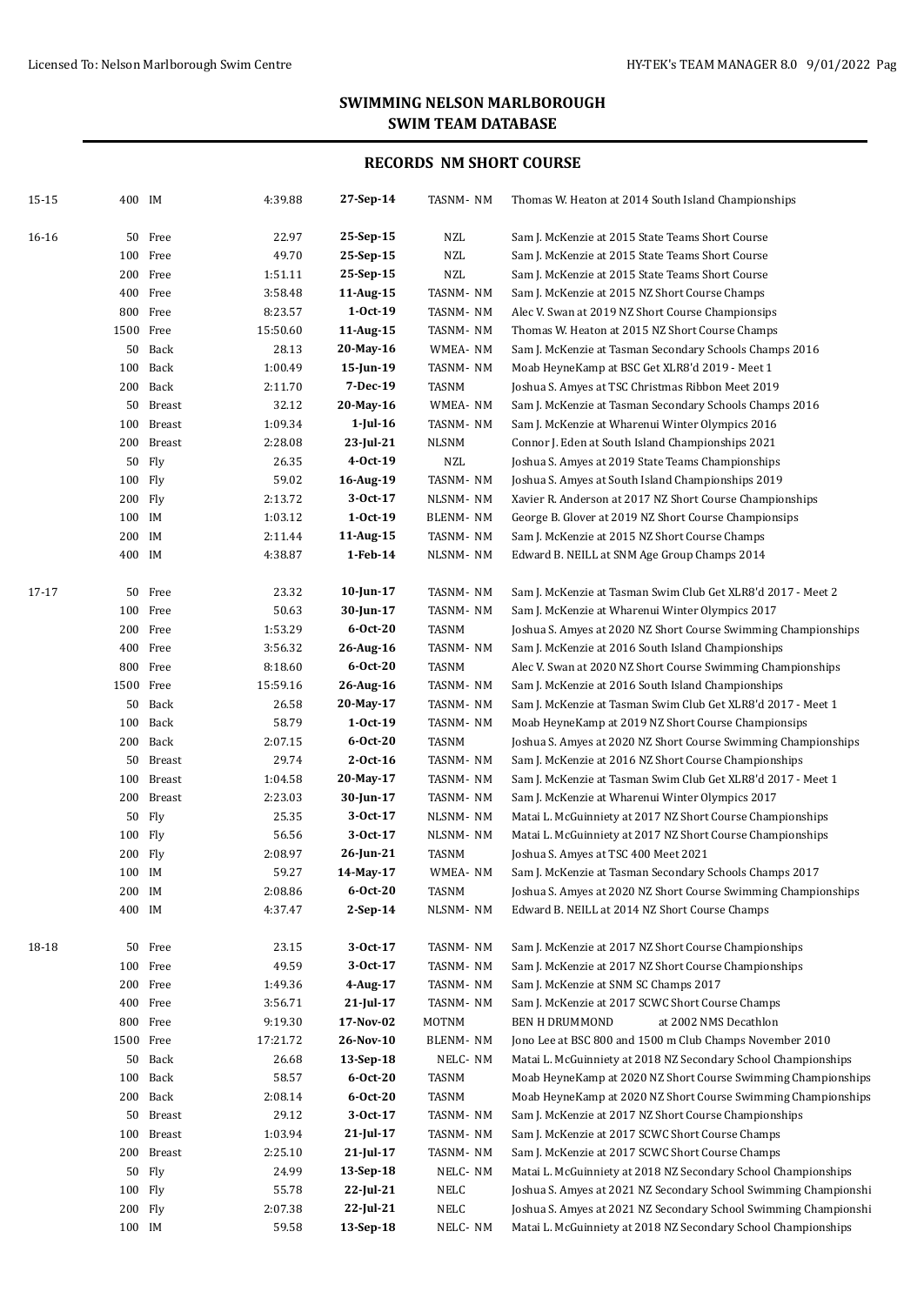| 18-18 | 200 IM    |                | 2:11.34  | 13-Sep-18      | NELC-NM      | Matai L. McGuinniety at 2018 NZ Secondary School Championships          |
|-------|-----------|----------------|----------|----------------|--------------|-------------------------------------------------------------------------|
|       |           |                |          |                |              |                                                                         |
|       | 400 IM    |                | 4:52.53  | $9$ -Jun-18    | NLSNM-NM     | Matai L. McGuinniety at Tasman Swim Club Get XLR8'd 2018 - Meet 2       |
|       |           |                |          |                |              |                                                                         |
| Open  | 50        | Free           | 22.97    | 25-Sep-15      | <b>NZL</b>   | Sam J. McKenzie at 2015 State Teams Short Course                        |
|       | 100       | Free           | 49.59    | $3-0ct-17$     | TASNM-NM     | Sam J. McKenzie at 2017 NZ Short Course Championships                   |
|       |           | 200 Free       | 1:49.36  | $4$ -Aug-17    | TASNM-NM     | Sam J. McKenzie at SNM SC Champs 2017                                   |
|       | 400       | Free           | 3:56.32  | 26-Aug-16      | TASNM-NM     | Sam J. McKenzie at 2016 South Island Championships                      |
|       | 800       | Free           | 8:18.60  | $6-0ct-20$     | <b>TASNM</b> | Alec V. Swan at 2020 NZ Short Course Swimming Championships             |
|       | 1500 Free |                | 15:47.56 | $27-Sep-14$    | TASNM-NM     | Thomas W. Heaton at 2014 South Island Championships                     |
|       | 50        | Back           | 26.58    | 20-May-17      | TASNM-NM     | Sam J. McKenzie at Tasman Swim Club Get XLR8'd 2017 - Meet 1            |
|       | 100       | Back           | 57.25    | 17-Aug-21      | <b>TASNM</b> | William H. Seymour at 2021 Apollo Projects NZ Short Course Swimming     |
|       | 100       | Back           | 58.57    | $6-0ct-20$     | <b>TASNM</b> | Moab HeyneKamp at 2020 NZ Short Course Swimming Championships           |
|       | 200       | Back           | 2:07.15  | $6 - Oct - 20$ | <b>TASNM</b> | Joshua S. Amyes at 2020 NZ Short Course Swimming Championships          |
|       | 50        | Breast         | 29.12    | $3-0ct-17$     | TASNM-NM     | Sam J. McKenzie at 2017 NZ Short Course Championships                   |
|       | 100       | Breast         | 1:03.94  | $21$ -Jul-17   | TASNM-NM     | Sam J. McKenzie at 2017 SCWC Short Course Champs                        |
|       | 200       | Breast         | 2:23.03  | 30-Jun-17      | TASNM-NM     | Sam J. McKenzie at Wharenui Winter Olympics 2017                        |
|       | 50        | Fly            | 24.99    | $13-Sep-18$    | NELC-NM      | Matai L. McGuinniety at 2018 NZ Secondary School Championships          |
|       | 100 Flv   |                | 55.78    | $22$ -Jul-21   | NELC         | Joshua S. Amyes at 2021 NZ Secondary School Swimming Championshi        |
|       | 200       | Fly            | 2:07.38  | $22$ -Jul-21   | NELC         | Joshua S. Amyes at 2021 NZ Secondary School Swimming Championshi        |
|       | 100       | IM             | 59.27    | 14-May-17      | WMEA-NM      | Sam J. McKenzie at Tasman Secondary Schools Champs 2017                 |
|       | 200       | IM             | 2:08.86  | $6 - 0ct - 20$ | <b>TASNM</b> | Joshua S. Amyes at 2020 NZ Short Course Swimming Championships          |
|       | 400       | IM             | 4:37.47  | $2-Sep-14$     | NLSNM-NM     | Edward B. NEILL at 2014 NZ Short Course Champs                          |
|       |           | 200 Free Relay | 1:43.84  | 2-Feb-13       | NLSNM-NM     | Nelson South Swimming Club K. McGuinniety, E. Neill, L. Kelly, F. Neill |